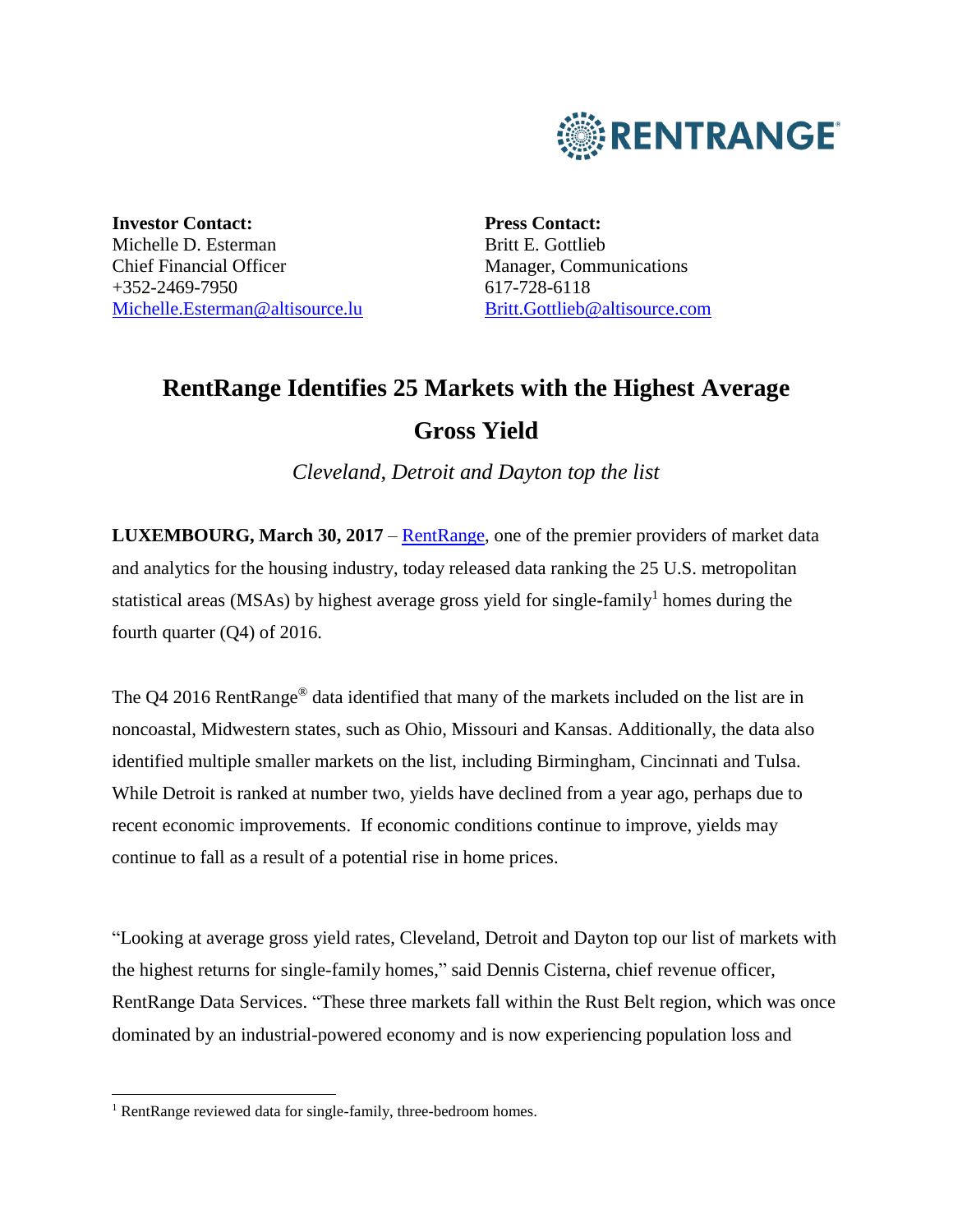economic decline. Just because areas have a high yield, it doesn't necessarily mean they are a great place to invest. For investors, whether you are an everyday investor or an institutional investor, it is vital to analyze each property to determine whether it will produce the returns you expect prior to purchasing a single-family residential investment property."

|                |                                               | <b>Average Gross Yield</b> |
|----------------|-----------------------------------------------|----------------------------|
| Rank           | <b>MSA</b>                                    | $-04$                      |
| $\mathbf{1}$   | Cleveland-Elyria-Mentor OH                    | 13.7%                      |
| $\overline{2}$ | Detroit-Warren-Livonia MI                     | 13.5%                      |
| 3              | Dayton OH                                     | 13.1%                      |
| $\overline{4}$ | Memphis TN-MS-AR                              | 12.8%                      |
| $\overline{5}$ | Toledo OH                                     | 12.5%                      |
| 6              | Milwaukee-Waukesha-West Allis<br>WI           | 12.5%                      |
| 7              | Birmingham-Hoover AL                          | 12.1%                      |
| 8              | Indianapolis-Carmel IN                        | 11.8%                      |
| 9              | <b>Canton-Massillon OH</b>                    | 11.7%                      |
| 10             | Tulsa OK                                      | 11.7%                      |
| 11             | Columbia SC                                   | 11.2%                      |
| 12             | Houston-Sugar Land-Baytown TX                 | 11.2%                      |
| 13             | Oklahoma City OK                              | 11.2%                      |
| 14             | Wichita KS                                    | 10.9%                      |
| 15             | Kansas City MO-KS                             | 10.9%                      |
| 16             | Dallas-Fort Worth-Arlington TX                | 10.7%                      |
| 17             | McAllen-Edinburg-Mission TX                   | 10.6%                      |
| 18             | Cincinnati-Middletown OH-KY-IN                | 10.6%                      |
| 19             | St. Louis MO-IL                               | 10.6%                      |
| 20             | Pittsburgh PA                                 | 10.6%                      |
| 21             | Chicago-Naperville-Joliet IL-IN-WI            | 10.5%                      |
| 22             | Greensboro-High Point NC                      | 10.4%                      |
| 23             | Philadelphia-Camden-Wilmington<br>PA-NJ-DE-MD | 10.3%                      |
| 24             | <b>Omaha-Council Bluffs NE-IA</b>             | 10.2%                      |
| 25             | Columbus OH                                   | 10.1%                      |

*Ranking by Average Gross Yield – Q4 2016<sup>2</sup>*

l

<sup>&</sup>lt;sup>2</sup> Historical yields are not a guarantee or otherwise necessarily indicative of current or future yields. All yield data referenced is provided for information purposes only and should not be considered advice or otherwise be relied upon for investment decisions.